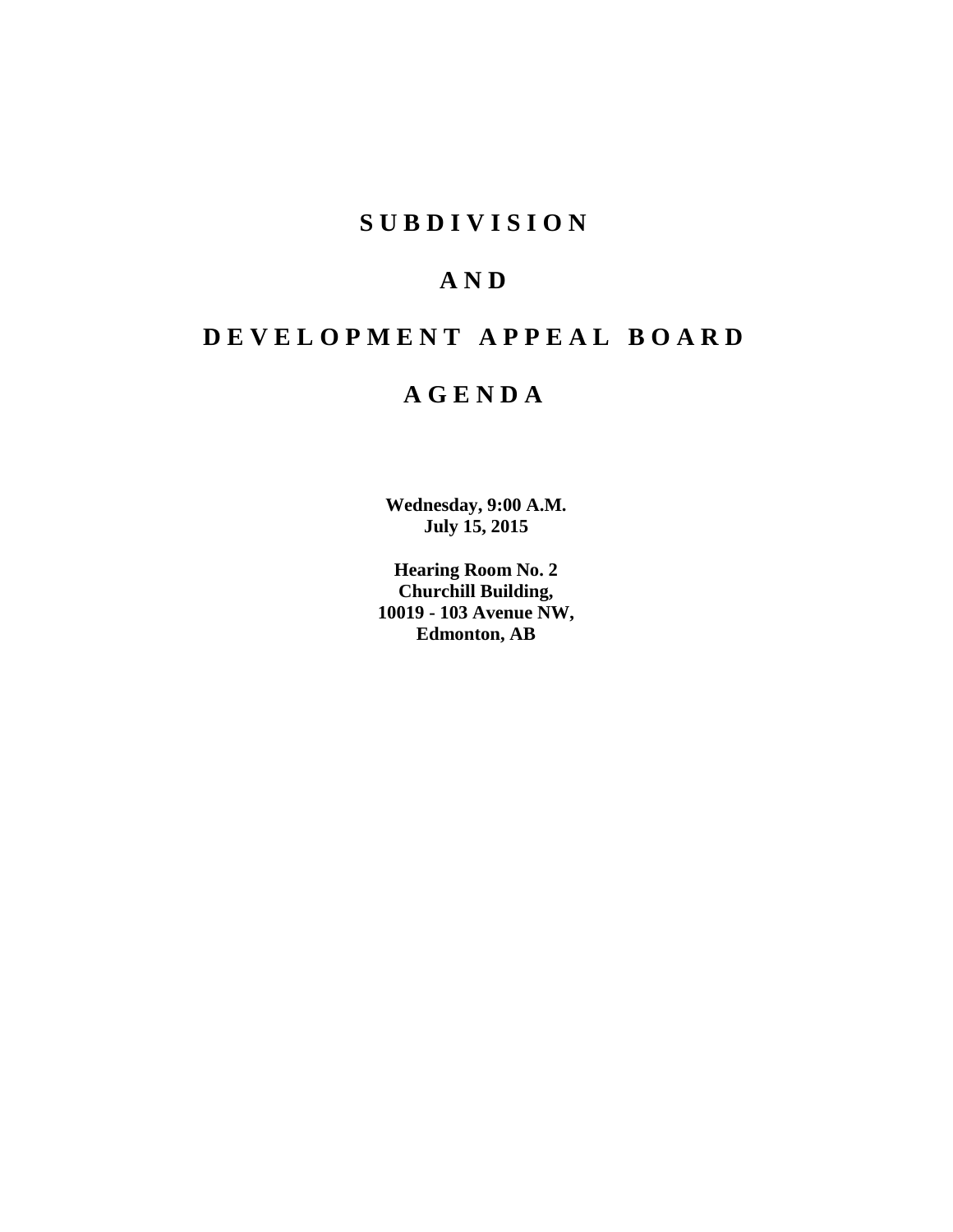# **SUBDIVISION AND DEVELOPMENT APPEAL BOARD HEARING ROOM NO. 2**

| <b>TO BE RAISED</b>        |                 |                                                                                                                               |  |
|----------------------------|-----------------|-------------------------------------------------------------------------------------------------------------------------------|--|
| 9:00 A.M.                  | $SDAB-D-15-125$ | To construct an uncovered deck (1.95m x 4.90m)<br>@ 1.10m in height), existing without permits                                |  |
|                            |                 | 15012<br>109<br><b>NW</b><br>Avenue<br>Project No.: 170465146-003                                                             |  |
| 11:00 A.M.<br>$\mathbf{I}$ | SDAB-D-15-150   | To construct an Accessory Building (detached<br>Garage 7.32m x 7.62m)                                                         |  |
|                            |                 | 9756 - 80 Avenue NW<br>Project No.: 170098691-009                                                                             |  |
| III<br>$1:30$ P.M.         | SDAB-D-15-155   | To construct an Accessory Building (detached<br>Garage, 6.71m x 7.32m) existing without<br>permits                            |  |
|                            |                 | 9351 - 90 Street NW<br>Project No.: 167822014-001                                                                             |  |
| <b>NOTE:</b>               |                 | Unless otherwise stated, all references to "Section numbers" refer to<br>the authority under the Edmonton Zoning Bylaw 12800. |  |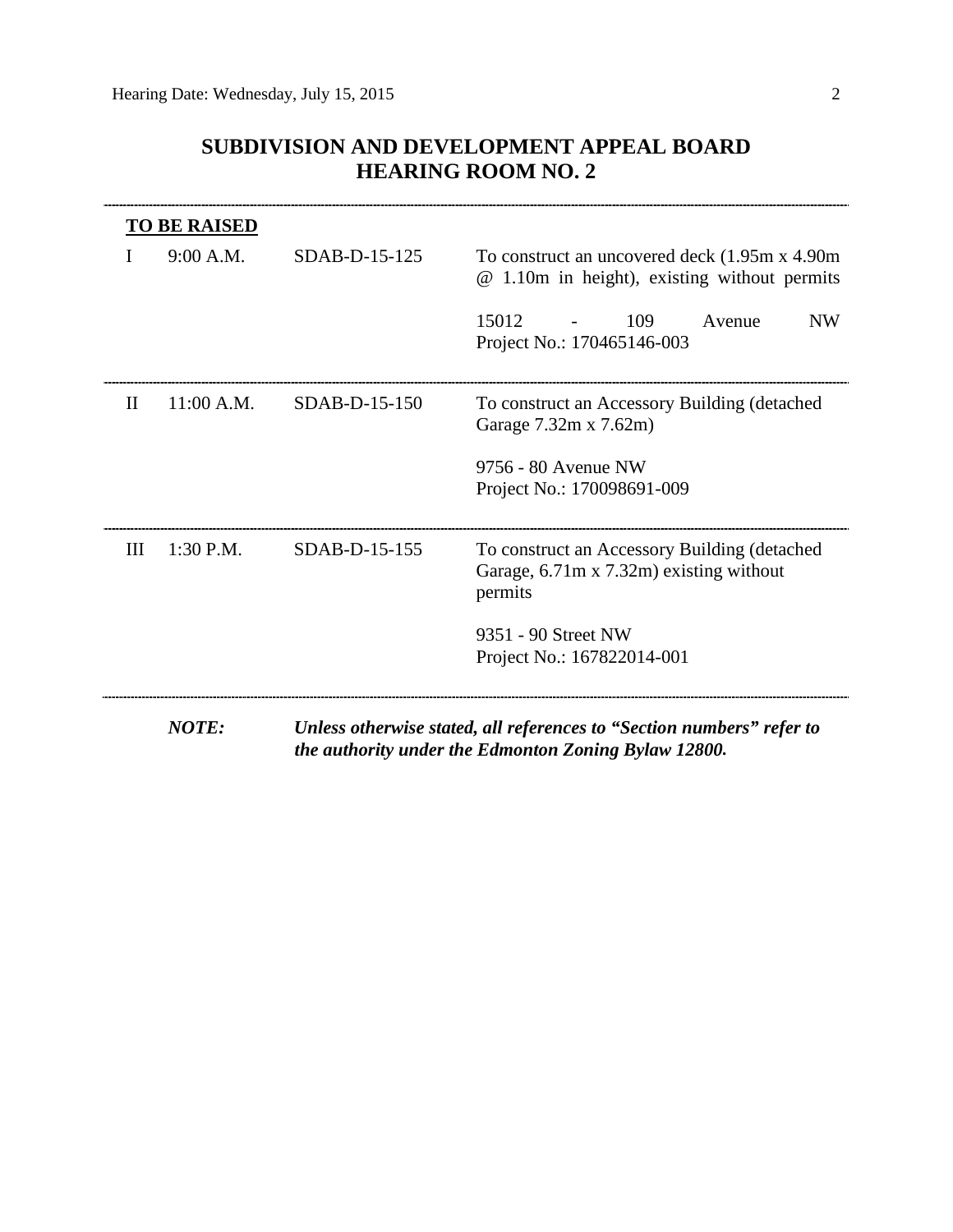# **TO BE RAISED**

## **ITEM I: 9:00 A.M. FILE: SDAB-D-15-125**

# AN APPEAL FROM THE DECISION OF THE DEVELOPMENT OFFICER BY AN ADJACENT PROPERTY OWNER

# APPELLANT:

APPLICATION NO.: 170465146-003

APPLICATION TO: Construct an uncovered deck (1.95m x 4.90m @ 1.10m in height), existing without permits

DECISION OF THE DEVELOPMENT AUTHORITY: Approved with Conditions

DECISION DATE: May 13, 2015

DATE OF APPEAL: May 24, 2015

NOTIFICATION PERIOD: May 19, 2015 through June 1, 2015

RESPONDENT: R. Vallee Holdings Inc.

MUNICIPAL DESCRIPTION OF SUBJECT PROPERTY: 15012 - 109 Avenue NW

STATUTORY PLAN: None

LEGAL DESCRIPTION: Plan 2028AO Blk 51 Lot 22

ZONE: RF1 Single Detached Residential Zone Single Detached Residential Zone

OVERLAY: Mature Neighbourhood Overlay

## DEVELOPMENT OFFICER'S DECISION

APPROVED - The proposed development is approved subject to the following conditions:

This Development Permit authorizes the development of an uncovered deck (1.95m x 4.90m @ 1.10m in height), existing without permits. The development shall be constructed in accordance with the stamped and approved drawings.

Any future deck enclosure or cover requires a separate development and building permit approval.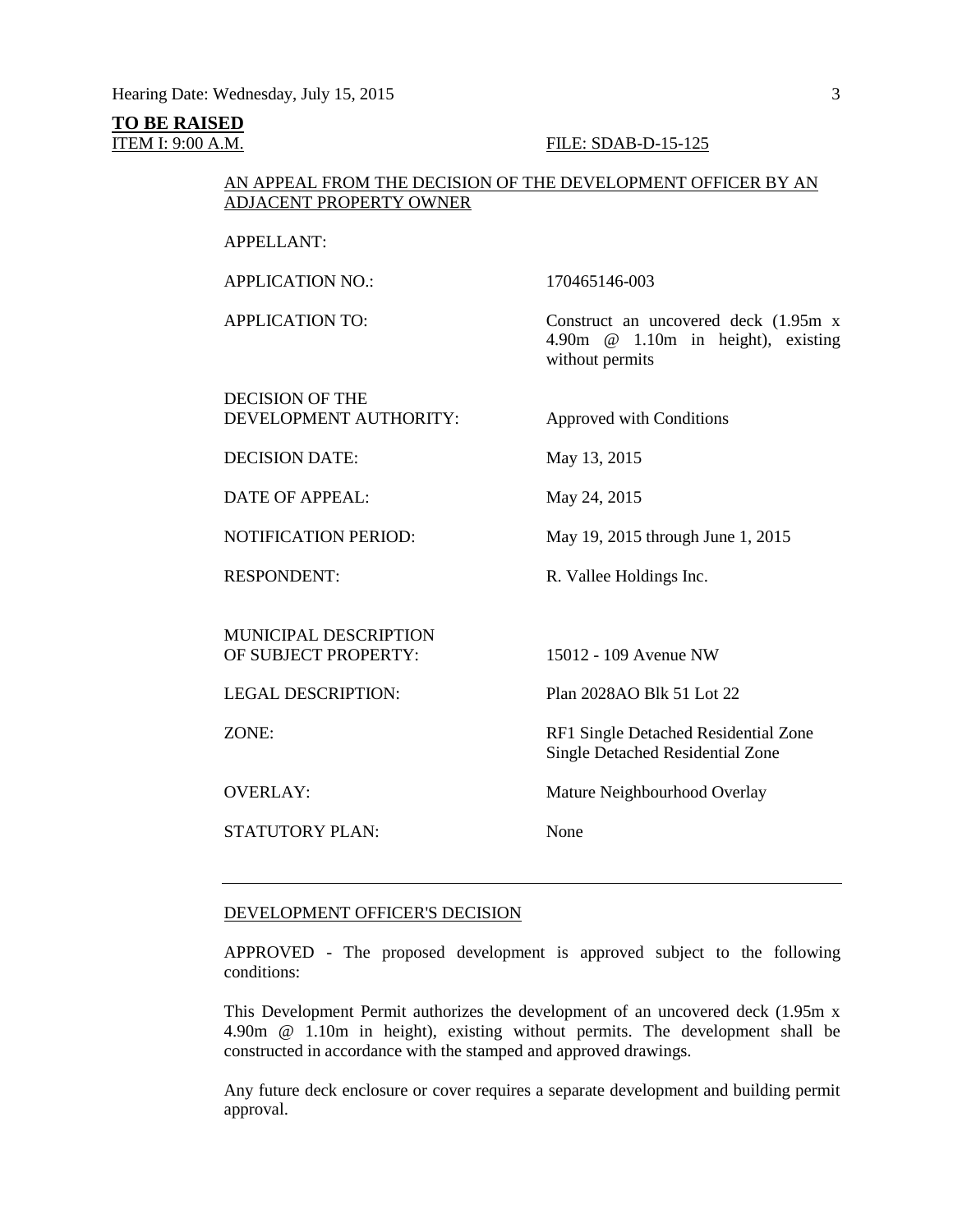Notes:

An approved Development Permit means that the proposed development has been reviewed only against the provisions of the Edmonton Zoning Bylaw. It does not remove obligations to conform with other legislation, bylaws or land title instruments such as the Municipal Government Act, the ERCB Directive 079, the Edmonton Safety Codes Permit Bylaw or any caveats, covenants or easements that might be attached to the Site.

Unless otherwise stated, all references to section numbers refer to the Edmonton Zoning Bylaw 12800.

## **VARIANCE:**

In the opinion of the Development Officer, the variances granted in this application and noted below will not unduly interfere with the amenities of the neighbourhood, nor materially interfere with or affect the use, enjoyment or value of neighbouring properties. (Section 11.3)

Subject to the right of appeal. (Reference Section 21.(1).)

Section 44.3(b) Platform Structures provided such projections do not exceed 0.60 m for Setbacks or Separation Spaces with a depth of less than 4.0 m

Existing Projection into Side Setback: 1.02m Allowable Projection into Side Setback: 0.60m Exceeds by: 0.42m

NOTE: Unless otherwise stated, all above references to section numbers refer to the authority under the Edmonton Zoning Bylaw 12800.

#### APPELLANT'S SUBMISSION

The neighbour's non-conforming deck has a projection of 1.95m which is also the entirety of the 1.95m Side Setback of the neighbouring duplex, resulting in a projection variance of 1.35m.

The Development Officer in his "Notice to Property Owners" dated May 13th, has mistakenly stated the existing projection as being only 1.02m and therefore miscalculated the exceedance as being 0.42m. This materially incorrect noticing leads me to question whether the Development Officer has actually visited the two adjacent lots or even bothered to look at them in Google Street View.

The Development Officer's opinion that this variance does not unduly interfere with the neighbourhood, my enjoyment of my property, and the value of my property is not well founded:

1. The deck, stairs, and railings of are of poor quality in terms of materials, design, construction, and maintenance, and in summary are a shabby eye-sore visible from the street, my yard, and my kitchen window.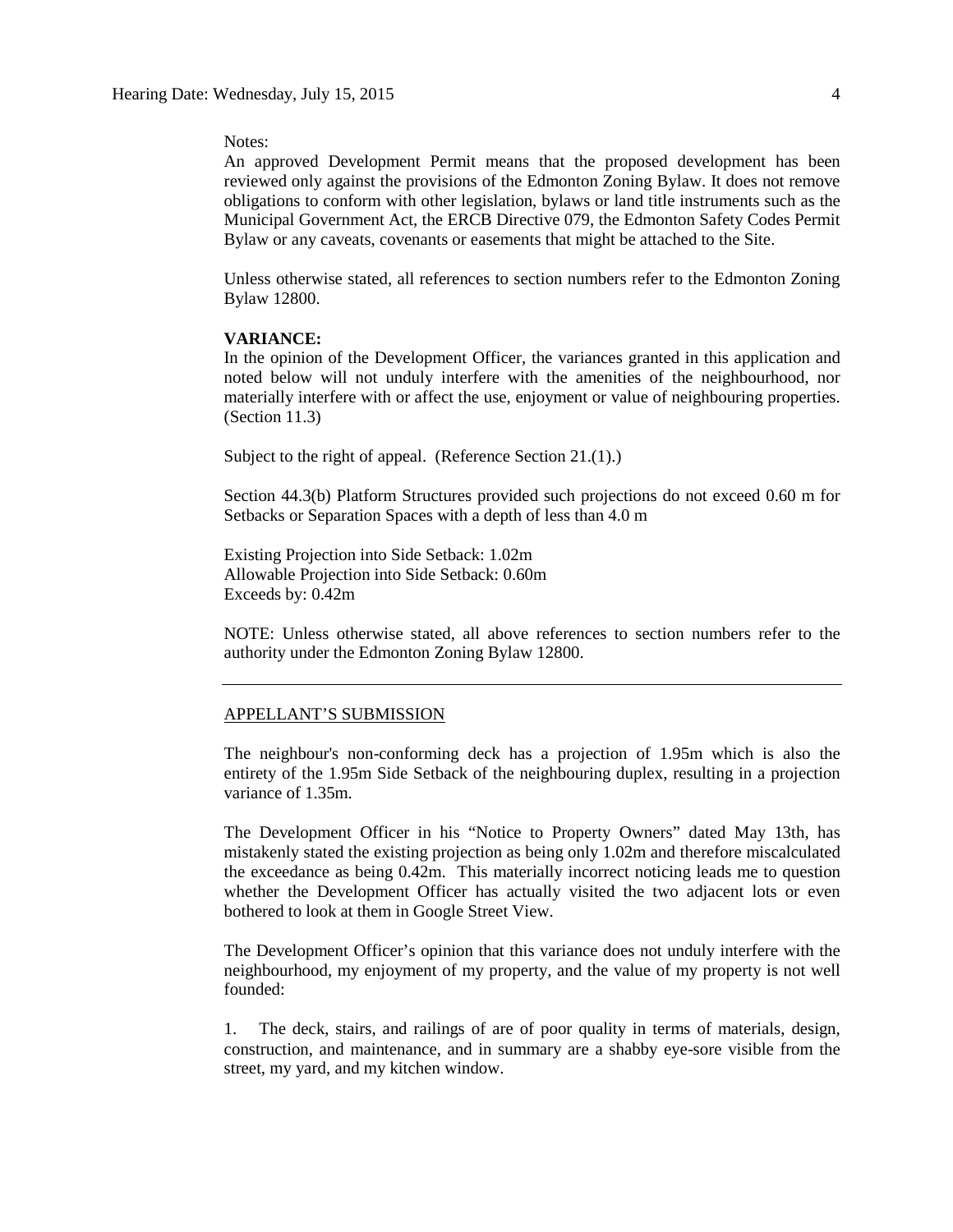Hearing Date: Wednesday, July 15, 2015

2. The deck, deck railings, stairs, and stair railings obviously do NOT meet Alberta Building Codes and are a present and future hazard to all occupants and visitors to the duplex.

3. The complete blockage of ground-level access by this deck prevents proper weed control and grass trimming, resulting in an unkempt side yard and an even larger eyesore.

Granting this development permit so that this structure continues to exist seems illadvised and not in-keeping with sustainable development.

# SUBDIVISION AND DEVELOPMENT APPEAL BOARD OFFICER'S COMMENTS

The Subdivision and Development Appeal Board at a hearing on June 18, 2015 made and passed the following motion:

"that the appeal hearing be postponed to July 15 or 16, 2015, at the written request of the Respondent and in agreement with the Appellant."

This application was approved by the Development Officer subject to conditions.

Pursuant to Section 11.3 and 11.4 and subject to the right of appeal to the Subdivision and Development Appeal Board, Section 21.1, the Development Officer granted the following variance:

Section 814.3(2) states where the Site Width is less than [18.3](javascript:void(0);) metres, the Side Setback requirements of the underlying Residential Zone shall apply.

Section 110.4(10)(a) states Side Setbacks shall total at least 20 percent of the Site Width, with a minimum Side Setback of [1.2](javascript:void(0);) metres on each side.

Section 44.3(b) states Platform Structures may project into a required Setback or Separation Space provided such projections do not exceed 0.60 metres for Setbacks or Separation Spaces with a depth of less than 4.0 metres.

**The Development Officer determined the maximum allowable projection in the required (north) Side Setback is 0.60 metres. The Development Officer determined the proposed projection is 1.02 metres into the required Side Setback which exceeds the maximum allowable by 0.42 metres.**

The decision of approval by the Development Officer has been appealed by an abutting property owner to the north located at 10906 - 150 Street.

Under Section 6.1(74), **Platform Structures** means structures projecting from the wall of a building that may be surrounded by guardrails or parapet walls. Common structures include: balconies, raised terraces and decks.

Under Section 6.1(90), **Side Setback** means the distance that a development or a specified portion of it, must be set back from a Side Lot Line. A Side Setback is not a Side Yard, Amenity Space or Separation Space.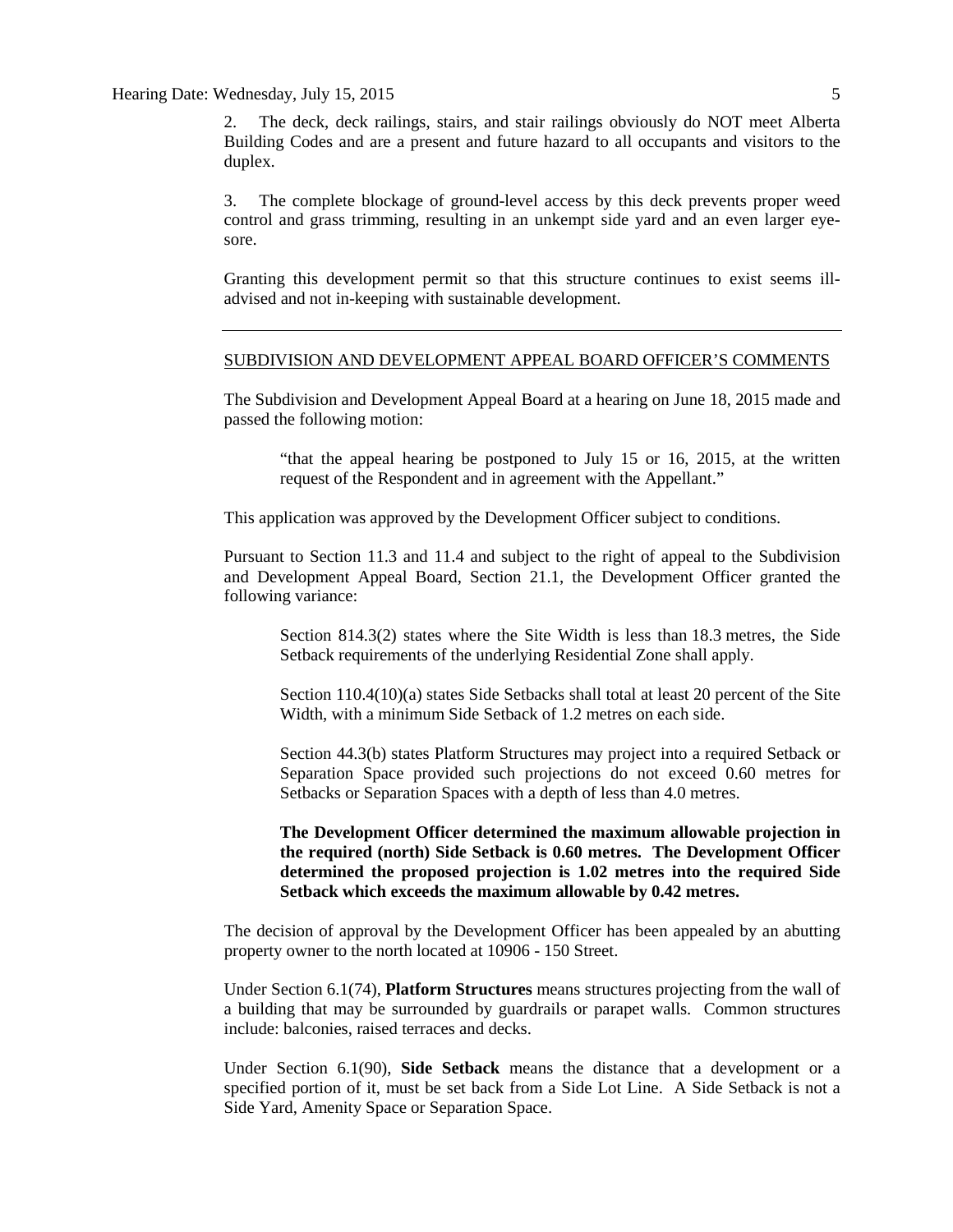

Section 814.1 states the purpose of the Mature Neighbourhood Overlay is to ensure that new low density development in Edmonton's mature residential neighbourhoods is sensitive in scale to existing development, maintains the traditional character and pedestrian-friendly design of the streetscape, ensures privacy and sunlight penetration on adjacent properties and provides opportunity for discussion between applicants and neighbouring affected parties when a development proposes to vary the Overlay regulations.

Section 110.1 states the purpose of the RF1 Single Detached Residential Zone is to provide for Single Detached Housing while allowing other forms of small scale housing in the form of Secondary Suites, Semi-detached Housing and Duplex Housing under certain conditions.

# NOTICE TO APPLICANT/APPELLANT

Provincial legislation requires that the Subdivision and Development Appeal Board issue its official decision in writing within fifteen days of the conclusion of the hearing. Bylaw No. 11136 requires that a verbal announcement of the Board's decision shall be made at the conclusion of the hearing of an appeal, but the verbal decision is not final nor binding on the Board until the decision has been given in writing in accordance with the Municipal Government Act.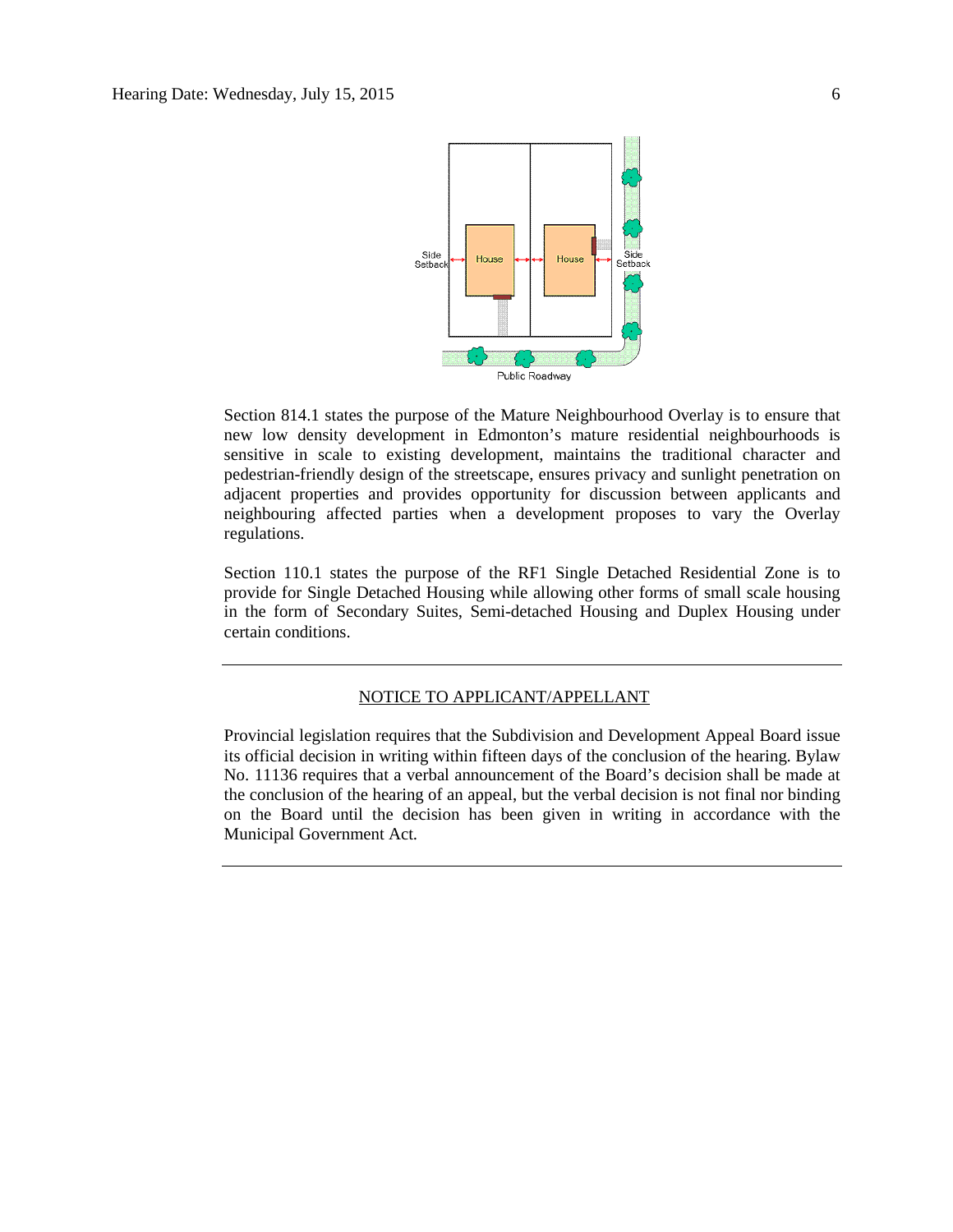

N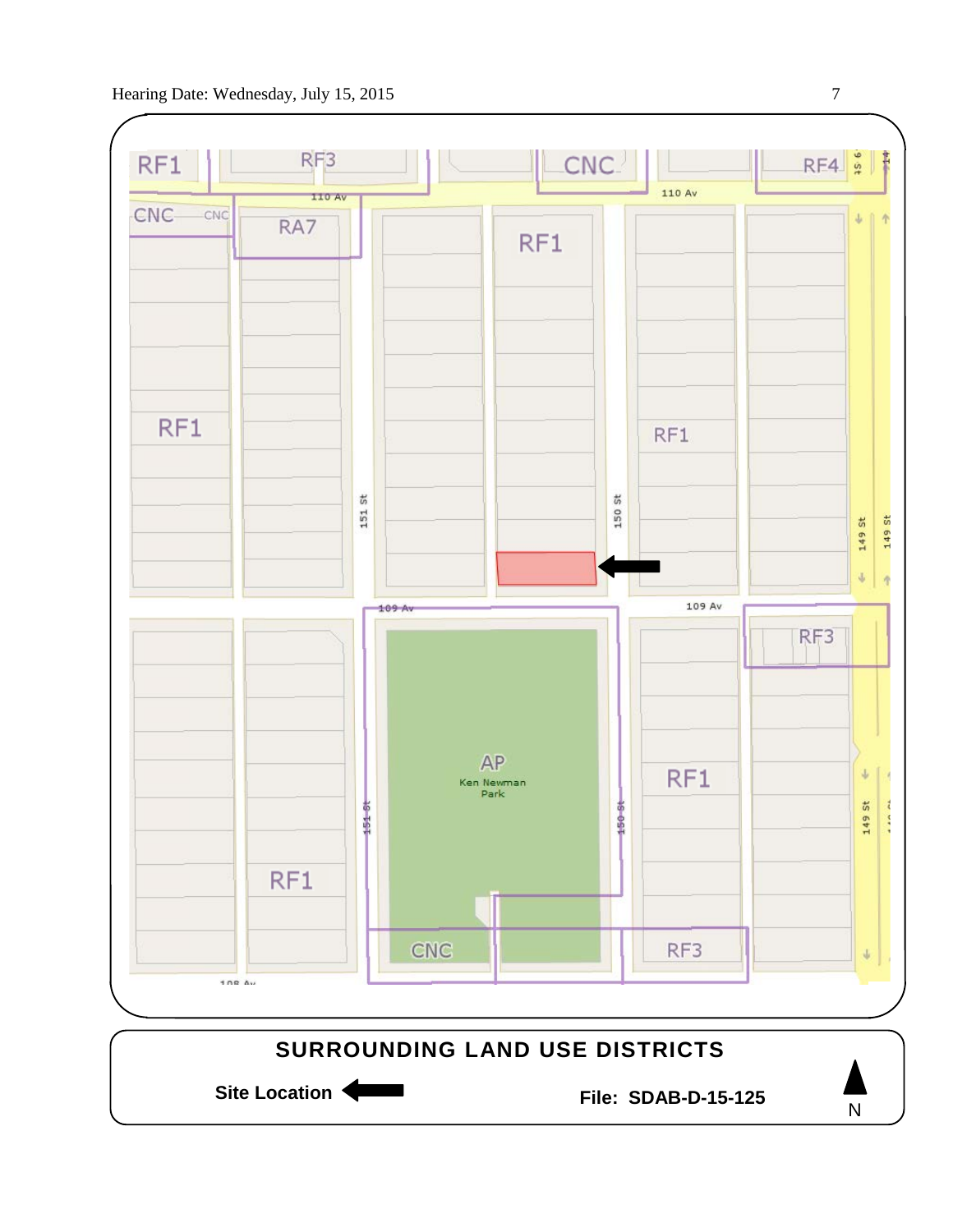## ITEM II: 11:00 A.M. FILE: SDAB-D-15-150

(detached Garage 7.32m x 7.62m)

# AN APPEAL FROM THE DECISION OF THE DEVELOPMENT OFFICER

APPELLANT:

APPLICATION NO.: 170098691-009

APPLICATION TO: Construct an Accessory Building

DECISION OF THE DEVELOPMENT AUTHORITY: Refused

DECISION DATE: June 4, 2015

DATE OF APPEAL: June 23, 2015

MUNICIPAL DESCRIPTION OF SUBJECT PROPERTY: 9756 - 80 Avenue NW

LEGAL DESCRIPTION: Plan 2700R Blk 55 Lot 36

ZONE: RF3-Small Scale Infill Development Zone

OVERLAY: Mature Neighbourhood Overlay

STATUTORY PLAN: Ritchie Neighbourhood Improvement Plan / Area Redevelopment Plan

# DEVELOPMENT OFFICER'S DECISION

REFUSED - The proposed development is refused for the following reasons:

After reviewing your garage application, the following deficiencies were identified: Section 44.1.b - eaves may project into a required Setback on Accessory Buildings provided that such projections do not exceed 0.46 m for Setbacks of less than 1.2 m The eave along the east property line projects too far into the required setback.

Solutions:

- 1) reduce the size of the eaves on the structure to 1' 6" (0.46m); or
- 2) leave the eaves as proposed and shift the garage closer to the west property line by 0.10m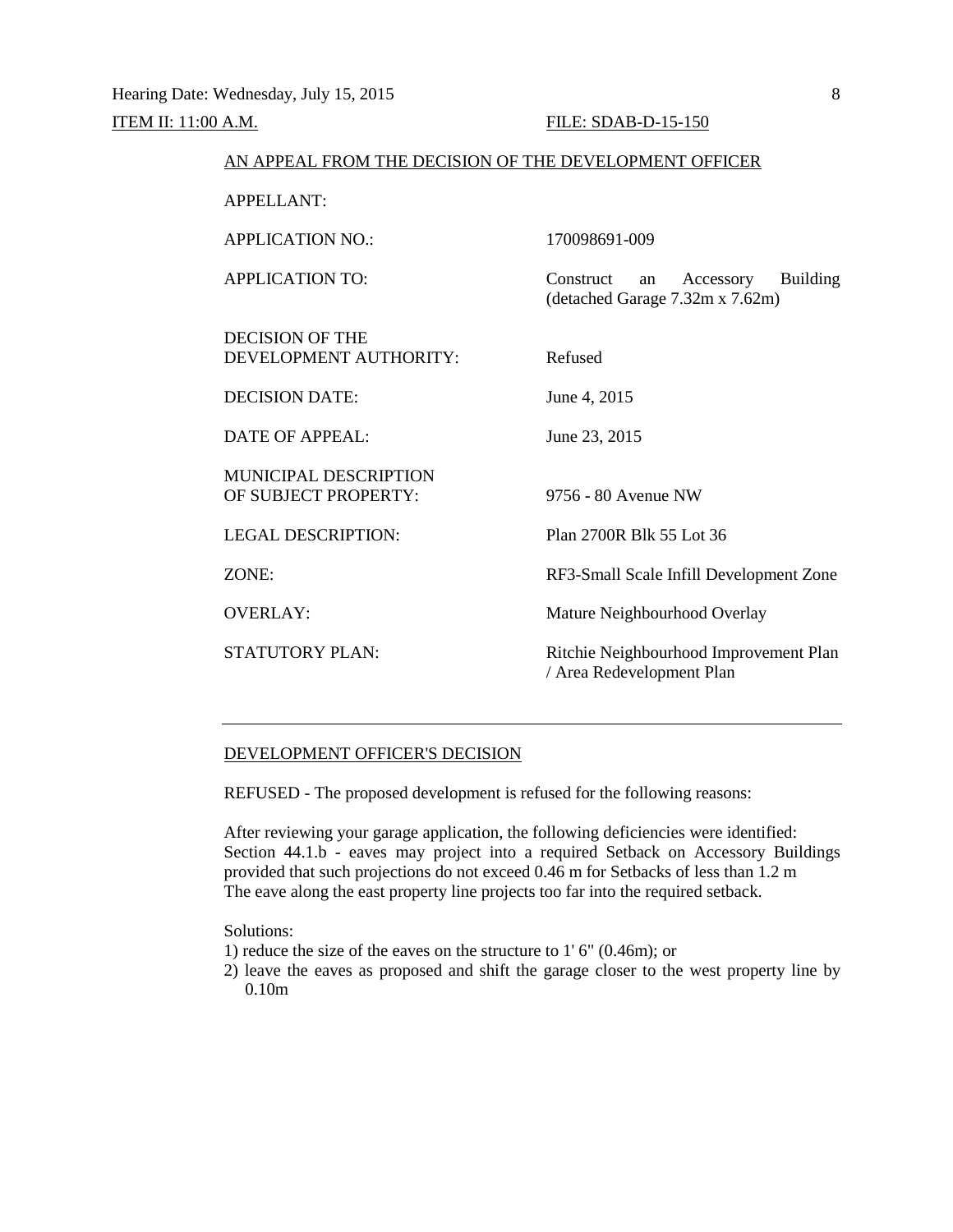Section 50.3.2 - an Accessory building or structure shall not exceed 4.3 m nor one Storey in Height

Proposed Height: 5.94 m

Proposed number of Storeys: 2 Storeys

As noted in our previous phone conversations, I am unable to vary Height. Therefore, the application must be refused (based on the submitted drawings) and you can appeal the refusal to the Subdivision and Development Appeal Board and hopefully obtain approval through them.

Section 50.3.53.a - the distance between an Accessory building and the lot line running parallel to any flanking public roadway, other than a Lane, shall not be less than the Side Setback required for the principal building

RF3 - Section 130.4.13.b - on a Corner Site where the building faces the Front Lot Line, the minimum Side Setback flanking the roadway shall be 20% of the Width of the Lot flanking the roadway, to a maximum of 4.5 m. Site Width 10.06m 20%: 2.01m

Section 140.3.10.a - Maximum Site Coverage for an Accessory building on a Site greater than 300 m2 shall be 12%; Maximum total: 40% Site Area: 404.89 Site Coverage - Accessory building: 13.77% Site Coverage - Total: 41.31%

Reducing the Site Coverage of the garage and the total Site Coverage may be advisable due to the Height of the structure. The excess Site Coverage in conjunction with the overheight garage may not be looked upon by the Subdivision and Development Appeal Board favorably.

Additionally, it appears that the exterior finishing materials for the garage do not match the changes made to the exterior finishing materials used on the principal dwelling. It would be advisable to match the use of exterior finishing materials on the garage and the house (ie: use of hardieboard planks and shakes, and vertical trim boards in the gable ends)

## **VARIANCES:**

1) Section 50.3.2 - an Accessory building or structure shall not exceed 4.3 m nor one Storey in Height Proposed Height: 5.94 m Proposed number of Storeys: 2 Storeys Exceeds by: 1.64 m; 1 Storey

2) Section 50.3.5.a - Accessory buildings and structures shall be located on a corner Site as follows: the distance between an Accessory building and the lot line running parallel to any flanking public roadway, other than a Lane, shall not be less than the Side Setback required for the principal building

 - Required flanking Side Setback for principal building: 2.01 m (Reference Section 130.4.13.b)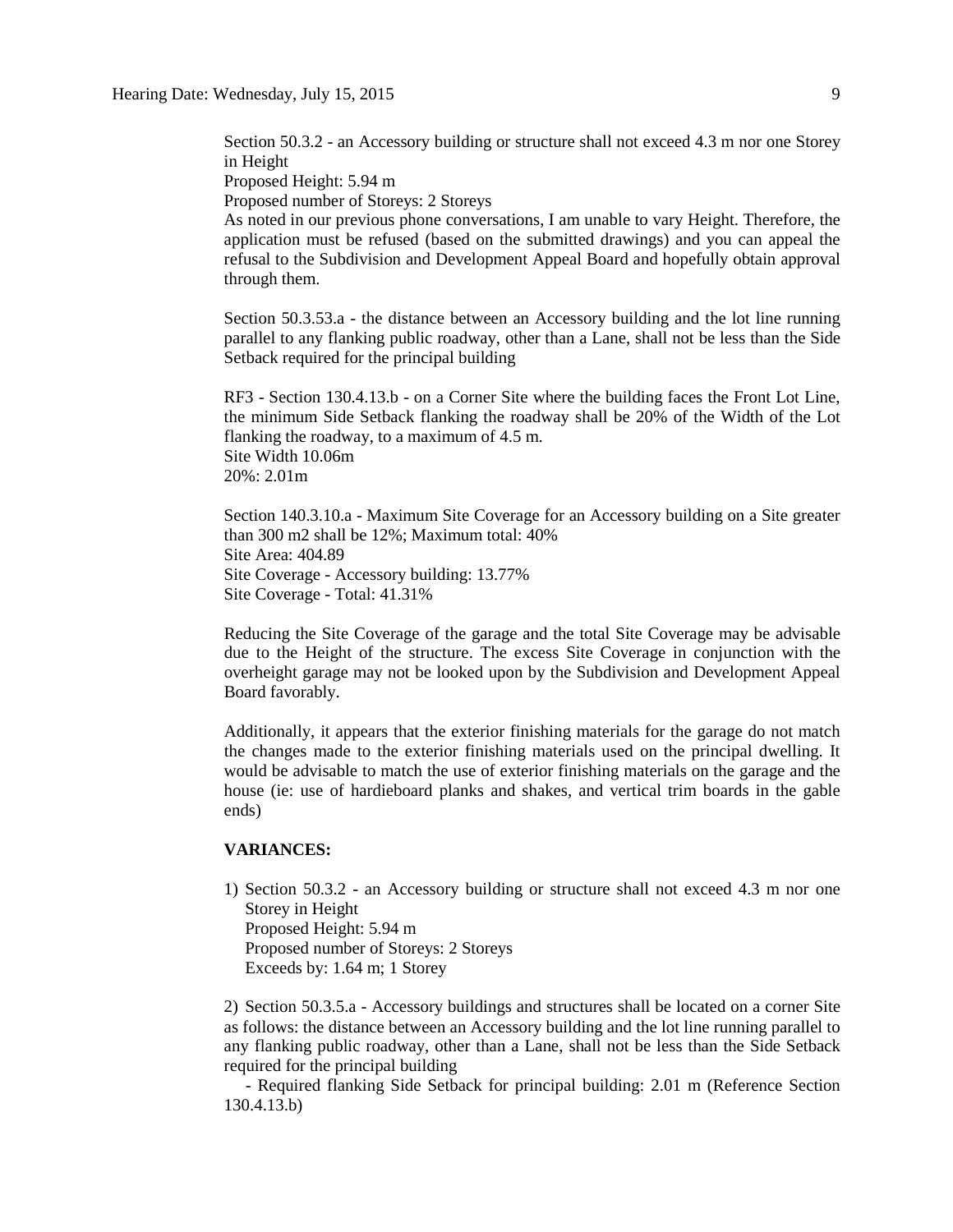Hearing Date: Wednesday, July 15, 2015 10

 - Note: a variance was granted to reduce the flanking Side Setback of the principal building from 2.01 m to 1.22 m Proposed flanking Side Setback: 1.79 m Deficient by: 0.22 m

3) Section 140.3.10.a - Maximum Site Coverage for an Accessory building on a Site greater than 300 m2 shall be 12%; Total Site Coverage shall not exceed: 40% Site Area: 404.89 Site Coverage - Accessory building: 13.77% Site Coverage - Total: 41.31% Exceeds by: Accessory building: 1.77% (7.17 m2); Total: 1.31% (5.30 m2)

Unless otherwise stated, all above references to section numbers refer to the authority under the Edmonton Zoning Bylaw 12800.

## APPELLANT'S SUBMISSION

We appeal the refusal based on the following:

Height: There are currently numerous two Storey Accessory Buildings in the immediate area.

Side Setback and Site Coverage: The proposed garage is required for a full size pickup truck as well as a regular size car. It will also be required to store lawn and snow maintenance equipment. Since the garage has a second Storey, the stairs take up some of the space

## SUBDIVISION AND DEVELOPMENT APPEAL BOARD OFFICER'S COMMENTS

Section 686(1)(a)(i) of the *Municipal Government Act* states "a development appeal to a subdivision and development appeal board is commenced by filing a notice of the appeal, containing reasons, with the board within 14 days….after the date on which the person is notified of the order or decision or the issuance of the development permit."

The decision of refusal by the Development Officer is dated June 4, 2015. Fourteen days from the decision date is June 18, 2015 and the Notice of Appeal was filed on June 23, 2015.

Sustainable Development has submitted to the SDAB a Canada Post Registered Mail Delivery, dated June 18, 2015 that confirms the notice of refusal was delivered on June 13, 2015. **A copy of the Canada Post Registered Mail Delivery is on file.**

**Single Detached Housing** is a Permitted Use in the RF3 Small Scale Infill Development Zone, Section 140.2(9).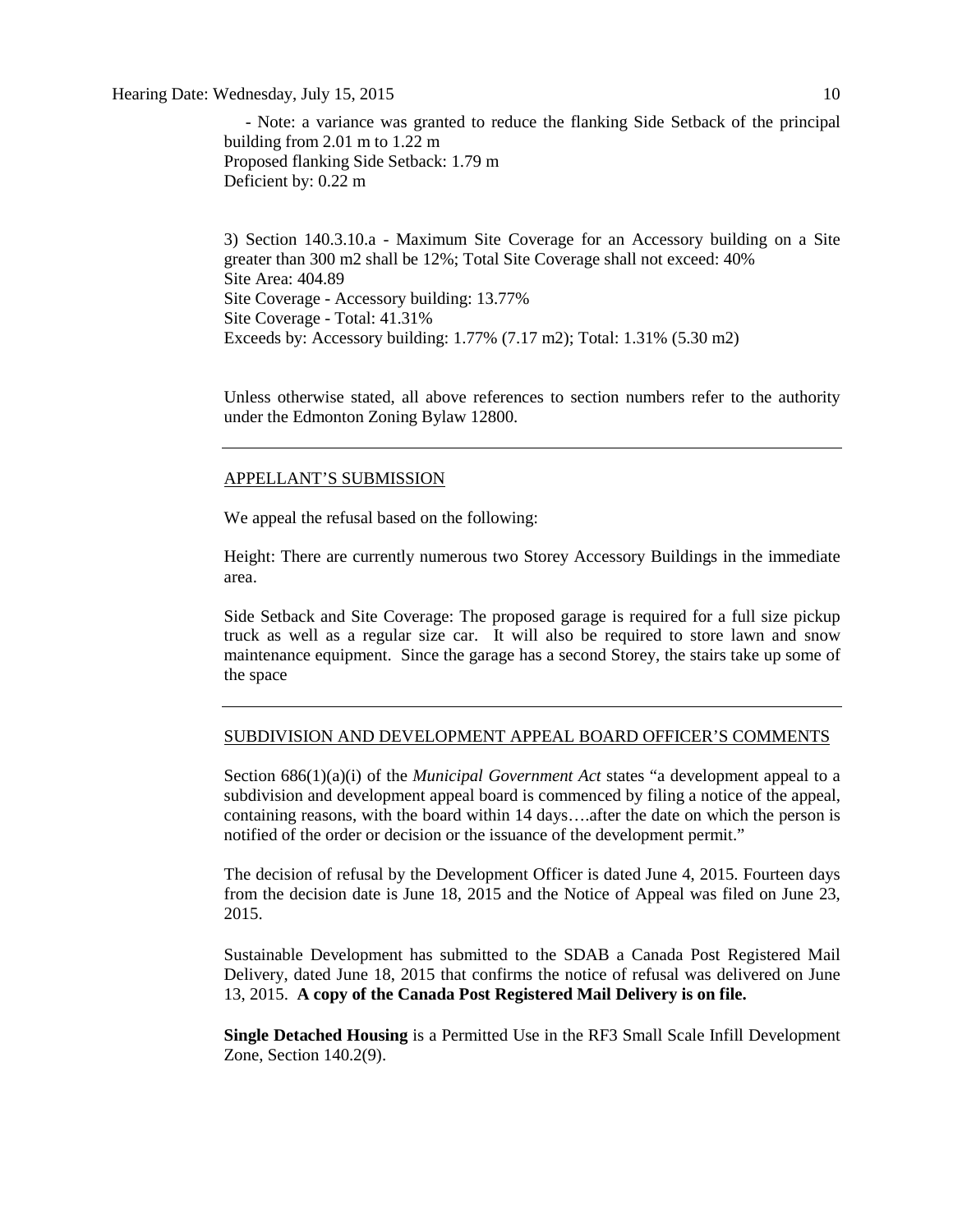Section 50.1(2) states Accessory Uses and Buildings are permitted in a Zone when Accessory to a principal Use which is a Permitted Use in that same Zone and for which a Development Permit has been issued.

Section 50.3(2) states an Accessory building or structure shall not exceed 4.3 metres nor one Storey in Height except:

- a. as provided in the RPLt, RF4t, RF5t, TSDR, TSLR, BRH, BLMR, and BMR Zones, where the maximum Garage Height shall not exceed 5.0 m;
- b. in the case of a Garage containing a Garage Suite where listed as a Permitted or Discretionary Use, where the Height shall be in accordance with Section 87.
- c. in the case of a Garage containing a Blatchford Lane Suite, where the Height shall be in accordance with Section 997; and
- d. as provided in subsections 50.4, 50.5.

# **The Development Officer determined the maximum allowable Height for the proposed development is 4.3 metres and 1 Storey. The Development Officer determined the proposed development provides a Height of 5.94 metres and 2 Storey and exceeds the maximum allowable by 1.64 in metres and 1 Storey.**

Section 50.3(5)(a) states Accessory buildings and structures shall be located on a corner Site as follows: in addition to the provisions of subsection 50.3(4)(b), and subject to subsection  $50.3(5)(b)$ , the distance between an Accessory building and the lot line running parallel to any flanking public roadway, other than a Lane, shall not be less than the Side Setback required for the principal building.

# **The Development Officer determined the required flanking Side Setback for the Principal building is 2.01 metres. The Development Officer determined the proposed development provides a flanking Side Setback of 1.79 metres which is deficient by 0.22 metres.**

Section 50.3(3)(a) states the Site Coverage of Accessory buildings, with or without a Garage Suite, or structure shall not exceed 12 percent, unless a different standard is prescribed within the regulations contained within the relevant Zone.

|                                                             | Principal<br>Dwelling/<br>building | Accessory<br>building | Principal<br>building with<br>attached Garage | <b>Total Site</b><br>Coverage |
|-------------------------------------------------------------|------------------------------------|-----------------------|-----------------------------------------------|-------------------------------|
| <b>Single Detached</b><br>Housing - Site<br>area 300 square | 28 percent                         | 12 percent            | 40 percent                                    | 40 percent                    |
| metres or greater                                           |                                    |                       |                                               |                               |

Section 140.4(10)(a) states maximum Site Coverage shall be as follows:

**The Development Officer determined the Accessory building provides a Site Coverage of 55.71 square metres (13.77 percent) which exceeds the maximum allowable by 7.17 square metres (1.77 percent). Further, the Development Officer determined the proposed total Site Coverage is 167.16 square metres (41.31 percent) which exceeds the maximum allowable by 5.30 square metres or 1.31 percent.**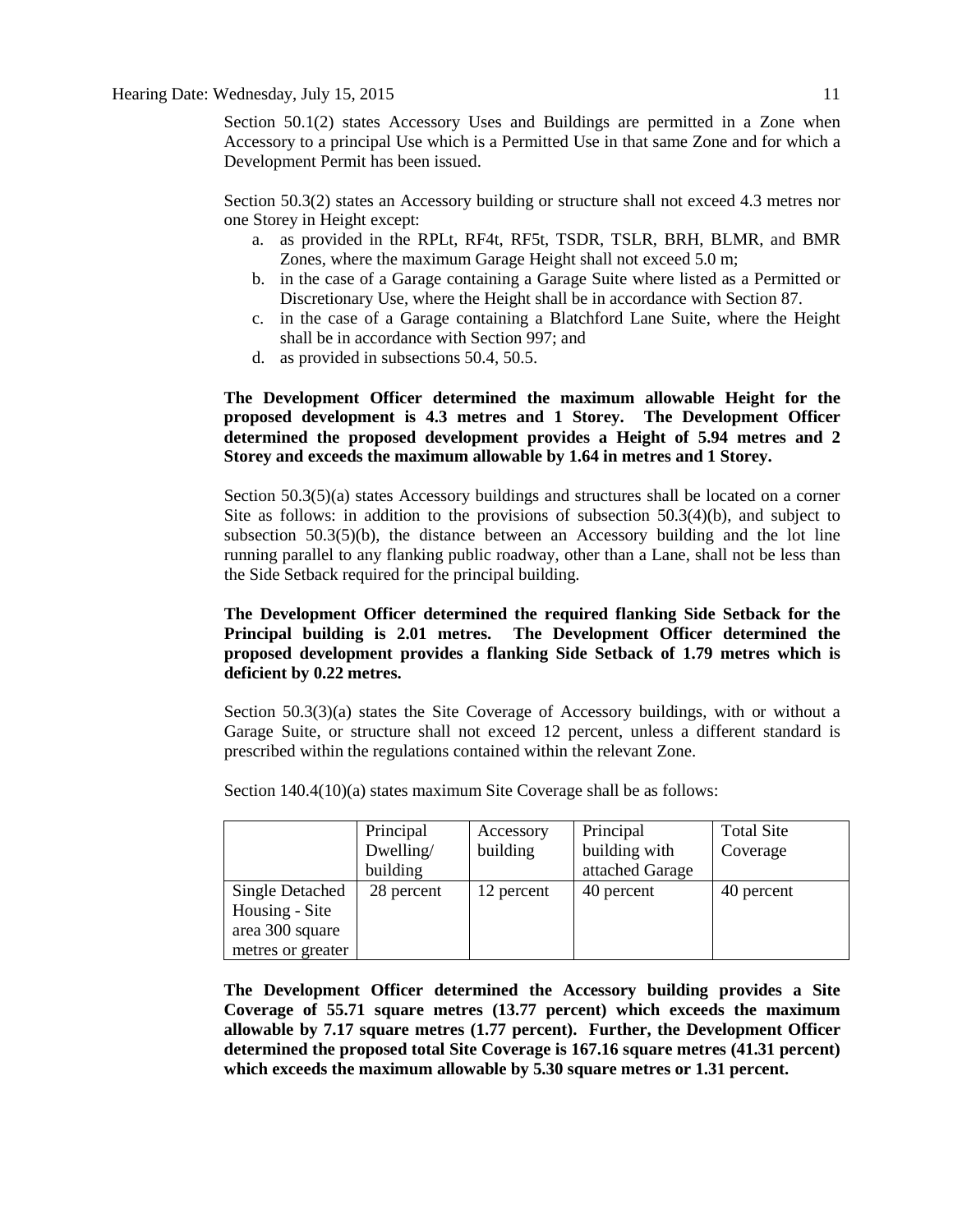Under Section 6.1(49), **Height** means, when used with reference to a building or structure, the vertical distance between the horizontal plane through grade and a horizontal plane through:

- a. the highest point of the roof in the case of a building with a flat roof or a roof having a slope of less than 20 degrees; and
- b. the average level between eaves and ridges in the case of a pitched, gambrel, mansard or hipped roof, or a roof having a slope of more than 20 degrees; provided that in such cases the ridge line of the roof shall not extend more than 1.5 metres above the maximum permitted building Height of the Zone or in the case of a Garage Suite the maximum permitted building Height in accordance with Section 87 of this Bylaw.



Under Section 6.1(98), **Storey** means that portion of a building, which is situated between the top of any floor and the top of the floor next above it. If there is no floor above, the Storey is the portion of the building, which is situated between the top of any floor and the ceiling above it. If the top of the floor directly above a Basement is more than [1.83](javascript:void(0);) metres above grade, such Basement shall be considered a Storey for the purpose of this Bylaw;

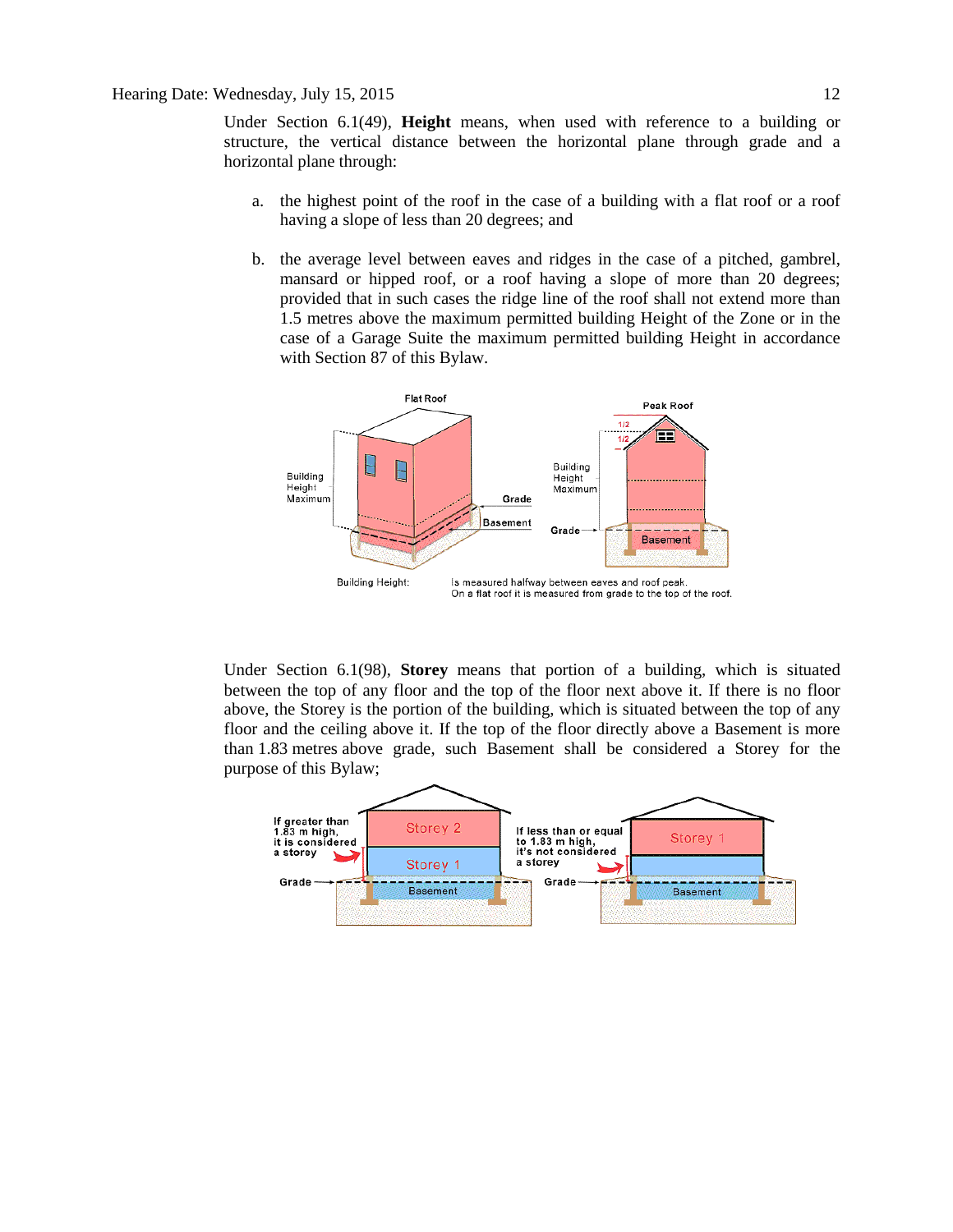Under Section 6.1(90), **Side Setback** means the distance that a development or a specified portion of it, must be set back from a Side Lot Line. A Side Setback is not a Side Yard, Amenity Space or Separation Space.



Section 814.1 states the purpose of the Mature Neighbourhood Overlay is to ensure that new low density development in Edmonton's mature residential neighbourhoods is sensitive in scale to existing development, maintains the traditional character and pedestrian-friendly design of the streetscape, ensures privacy and sunlight penetration on adjacent properties and provides opportunity for discussion between applicants and neighbouring affected parties when a development proposes to vary the Overlay regulations.

Section 140.1 states the purpose of RF3 Small Scale Infill Development Zone is to provide for Single Detached Housing and Semi-detached Housing while allowing smallscale conversion and infill redevelopment to buildings containing up to four Dwellings, and including Secondary Suites under certain conditions.

# NOTICE TO APPLICANT/APPELLANT

Provincial legislation requires that the Subdivision and Development Appeal Board issue its official decision in writing within fifteen days of the conclusion of the hearing. Bylaw No. 11136 requires that a verbal announcement of the Board's decision shall be made at the conclusion of the hearing of an appeal, but the verbal decision is not final nor binding on the Board until the decision has been given in writing in accordance with the Municipal Government Act.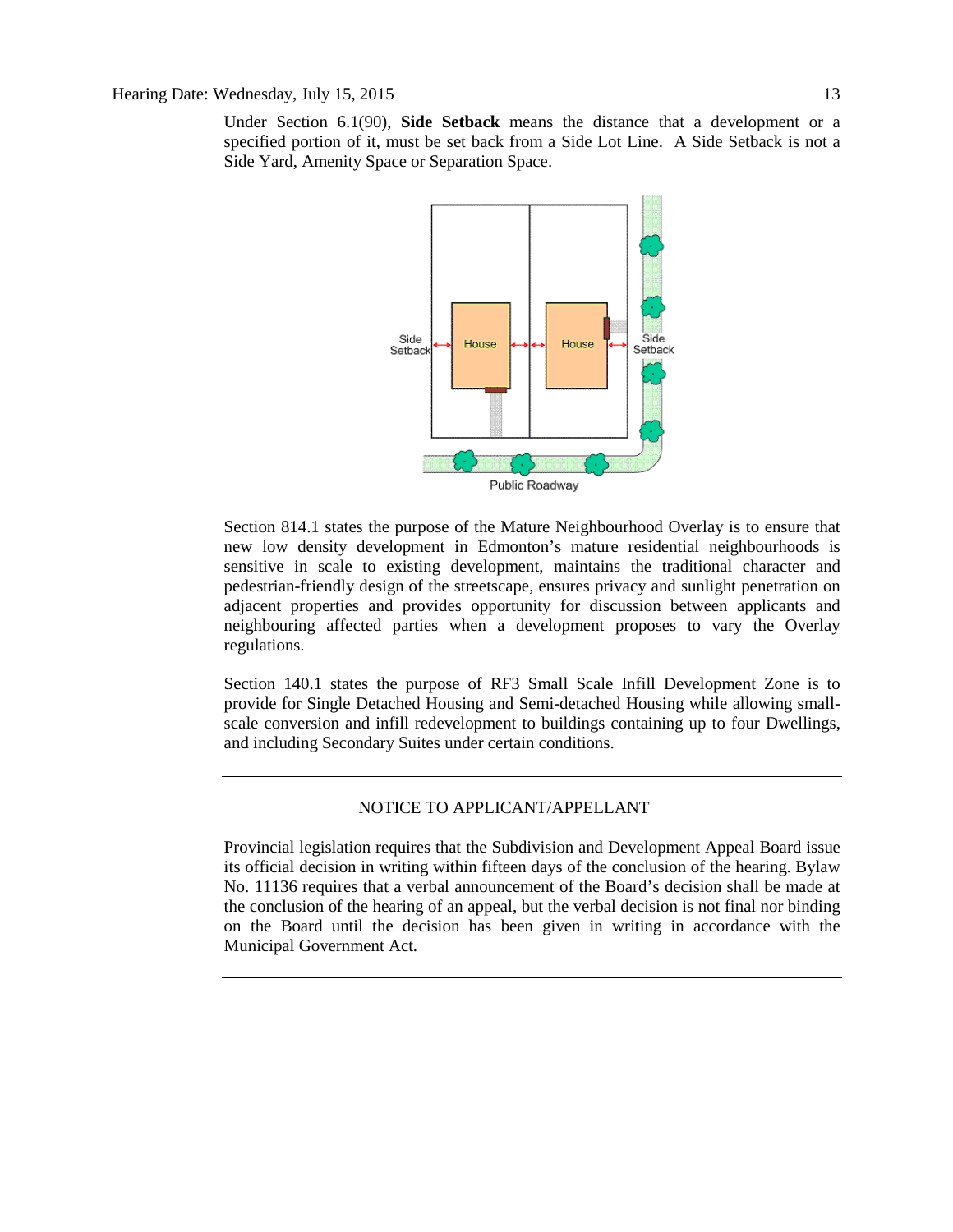

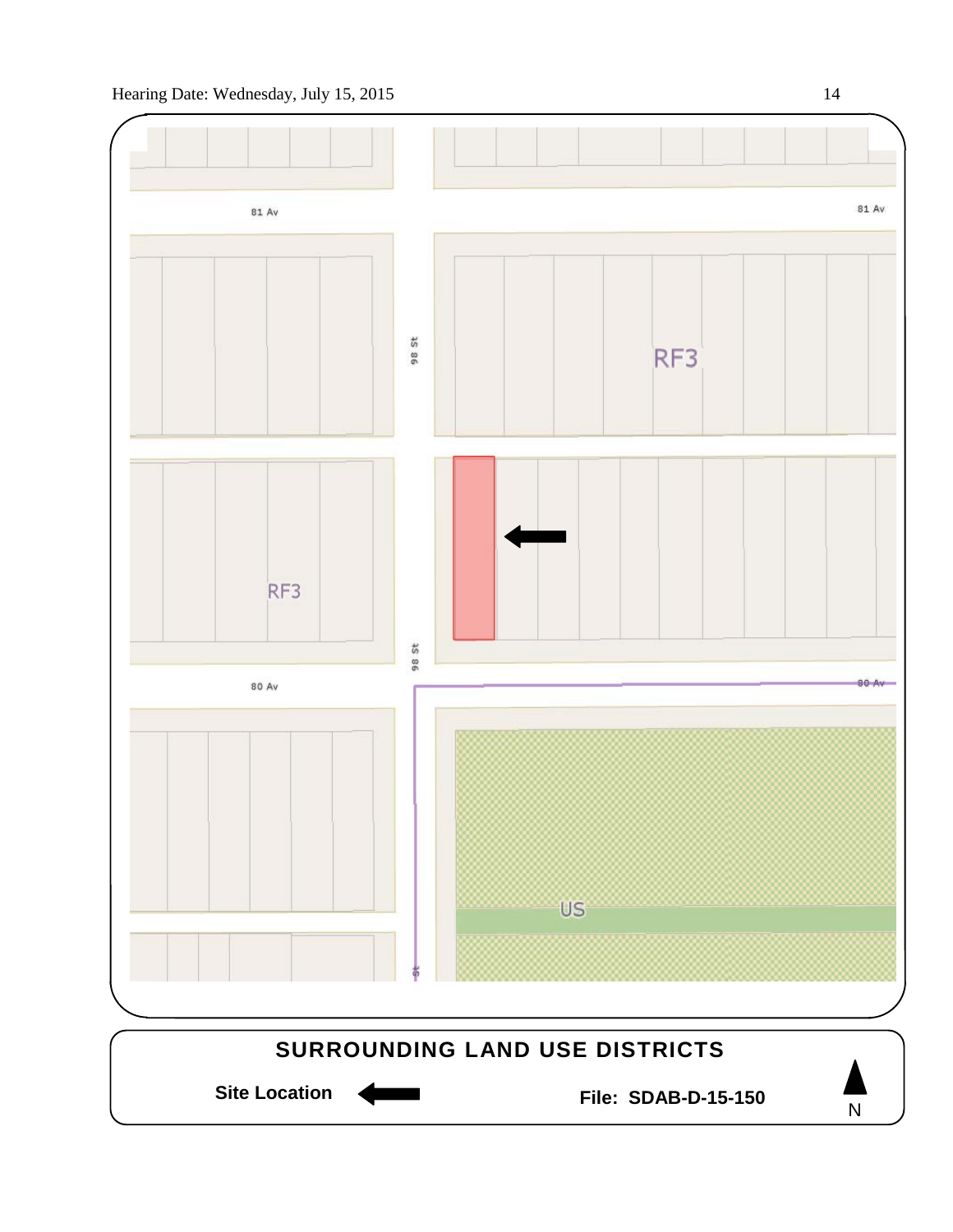| AN APPEAL FROM THE DECISION OF THE DEVELOPMENT OFFICER |                                                                                                        |  |
|--------------------------------------------------------|--------------------------------------------------------------------------------------------------------|--|
| <b>APPELLANT:</b>                                      |                                                                                                        |  |
| <b>APPLICATION NO.:</b>                                | 167822014-001                                                                                          |  |
| <b>APPLICATION TO:</b>                                 | <b>Construct an Accessory Building</b><br>(detached Garage, 6.71m x 7.32m)<br>existing without permits |  |
| <b>DECISION OF THE</b><br>DEVELOPMENT AUTHORITY:       | Refused                                                                                                |  |
| <b>DECISION DATE:</b>                                  | April 30, 2015                                                                                         |  |
| <b>DATE OF APPEAL:</b>                                 | June 15, 2015                                                                                          |  |
| MUNICIPAL DESCRIPTION<br>OF SUBJECT PROPERTY:          | 9351 - 90 Street NW                                                                                    |  |
| <b>LEGAL DESCRIPTION:</b>                              | Plan 1982HW Blk 1 Lot D                                                                                |  |
| ZONE:                                                  | RF1-Single Detached Residential Zone                                                                   |  |
| <b>OVERLAY:</b>                                        | Mature Neighbourhood Overlay                                                                           |  |
| <b>STATUTORY PLAN:</b>                                 | None                                                                                                   |  |
|                                                        |                                                                                                        |  |

# DEVELOPMENT OFFICER'S DECISION

REFUSED - The proposed development is refused for the following reasons:

Section 50.3(5)(a) - the distance between an Accessory Building and the lot line running parallel to any flanking public roadway, other than a Lane, shall not be less than the Side Setback required for the principal building. Required: 2.44m Proposed: 0.61m Deficient by: 1.83m

Section  $54.2(4)(a)(vi)$  - aisles shall be a minimum of 7.0 m wide for 90 degree parking. Proposed aisle width: 4.88m Deficient by: 2.12m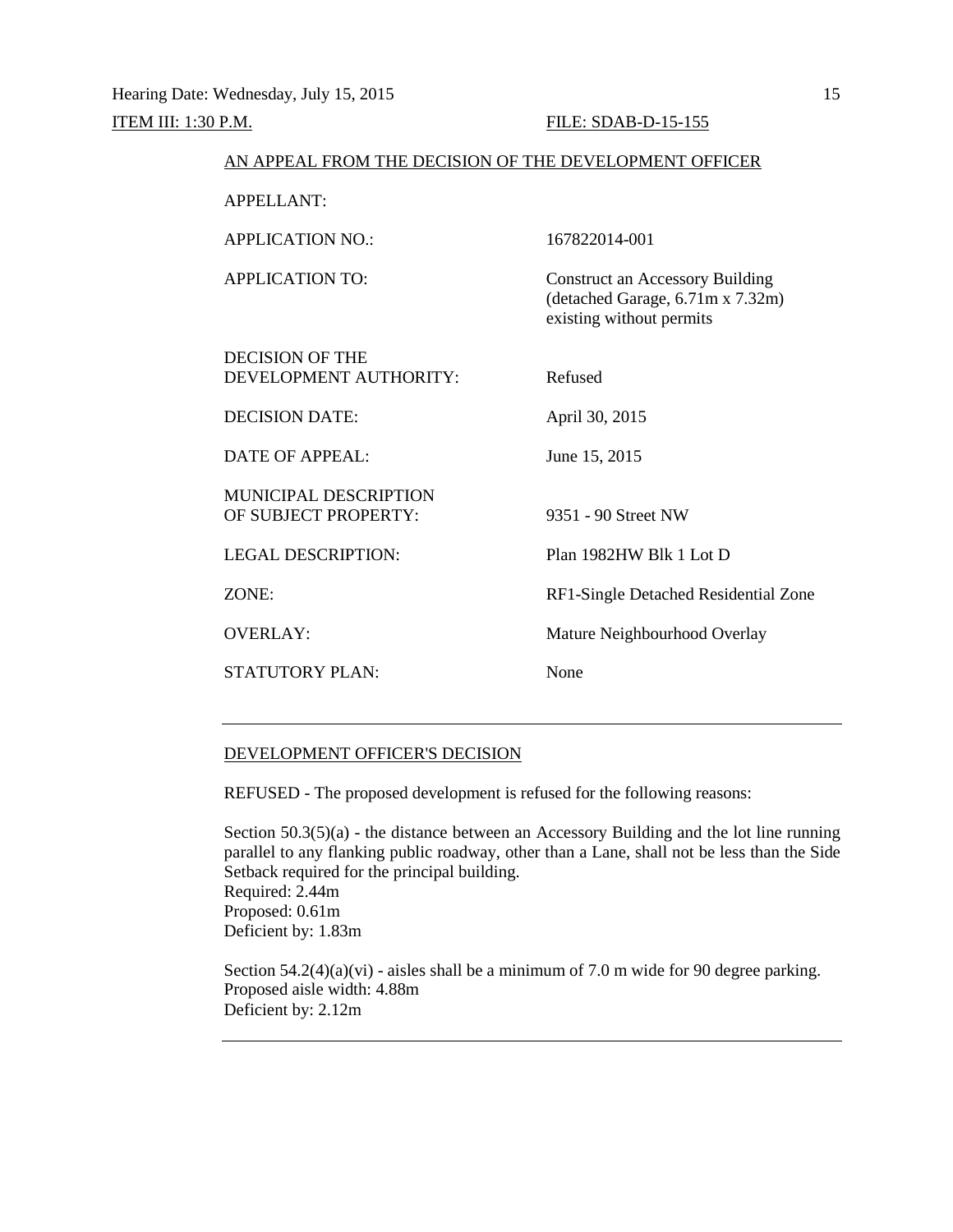# APPELLANT'S SUBMISSION

To place the garage on the property to have south facing overhead door 90 degree to make a lane access. Current lot elevation makes the lane access inaccessible. Too great of a slope exists that would make the vehicles bottom out trying to get up driveway/apron. This positioning of the garage is the same as the original garage that existed on the property years ago according to several of the elderly neighbours.

## SUBDIVISION AND DEVELOPMENT APPEAL BOARD OFFICER'S COMMENTS

Section 686(1)(a)(i) of the *Municipal Government Act* states "a development appeal to a subdivision and development appeal board is commenced by filing a notice of the appeal, containing reasons, with the board within 14 days….after the date on which the person is notified of the order or decision or the issuance of the development permit."

The decision of refusal by the Development Officer is dated April 30, 2015. Fourteen days from the decision date is May 14, 2015 and the Notice of Appeal was filed on June 15, 2015.

**Single Detached Housing** is a Permitted Use in the RF1 Single Detached Residential Zone, Section 110.2(4).

Section 50.1(2) states Accessory Uses and Buildings are permitted in a Zone when Accessory to a principal Use which is a Permitted Use in that same Zone and for which a Development Permit has been issued.

Section 50.3(5)(a) states Accessory buildings and structures shall be located on a corner Site as follows: in addition to the provisions of subsection  $50.3(4)(b)$ , and subject to subsection  $50.3(5)(b)$ , the distance between an Accessory building and the lot line running parallel to any flanking public roadway, other than a Lane, shall not be less than the Side Setback required for the principal building.

**The Development Officer determined the minimum required Side Setback is 2.44 metres. The Development Officer determined the proposed development provides a flanking Side Setback of 0.61 metres which is deficient by 1.83 metres.** 

Section  $54.2(4)(a)(vi)$  states aisles shall be a minimum of 7.0 metres wide for  $90^{\circ}$ parking, 5.5 metres wide for 60º parking, and 3.6 metres wide for 45º parking and parallel parking.

**The Development Officer determined the minimum required aisle width is 7.0 metres. The Development Officer determined the proposed development provides an aisle width of 4.88 metres which is deficient by 2.12 metres.**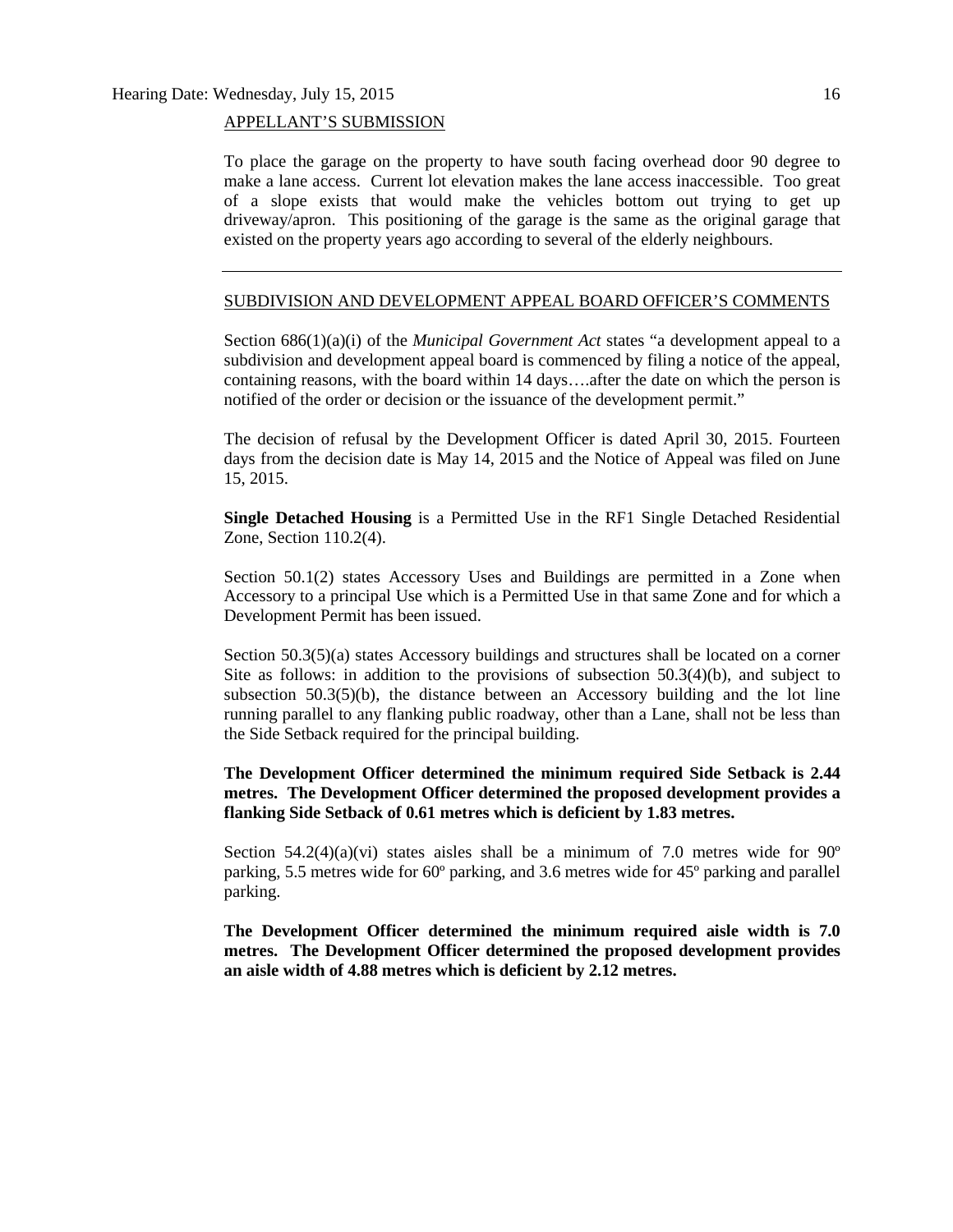Under Section 6.1(90), Side Setback means the distance that a development or a specified portion of it, must be set back from a Side Lot Line. A Side Setback is not a Side Yard, Amenity Space or Separation Space.



Section 814.1 states the purpose of the Mature Neighbourhood Overlay is to ensure that new low density development in Edmonton's mature residential neighbourhoods is sensitive in scale to existing development, maintains the traditional character and pedestrian-friendly design of the streetscape, ensures privacy and sunlight penetration on adjacent properties and provides opportunity for discussion between applicants and neighbouring affected parties when a development proposes to vary the Overlay regulations.

Section 110.1 of the Bylaw states the purpose of the RF1 Single Detached Residential Zone is to provide for Single Detached Housing while allowing other forms of small scale housing in the form of Secondary Suites, Semi-detached Housing and Duplex Housing under certain conditions.

# NOTICE TO APPLICANT/APPELLANT

Provincial legislation requires that the Subdivision and Development Appeal Board issue its official decision in writing within fifteen days of the conclusion of the hearing. Bylaw No. 11136 requires that a verbal announcement of the Board's decision shall be made at the conclusion of the hearing of an appeal, but the verbal decision is not final nor binding on the Board until the decision has been given in writing in accordance with the Municipal Government Act.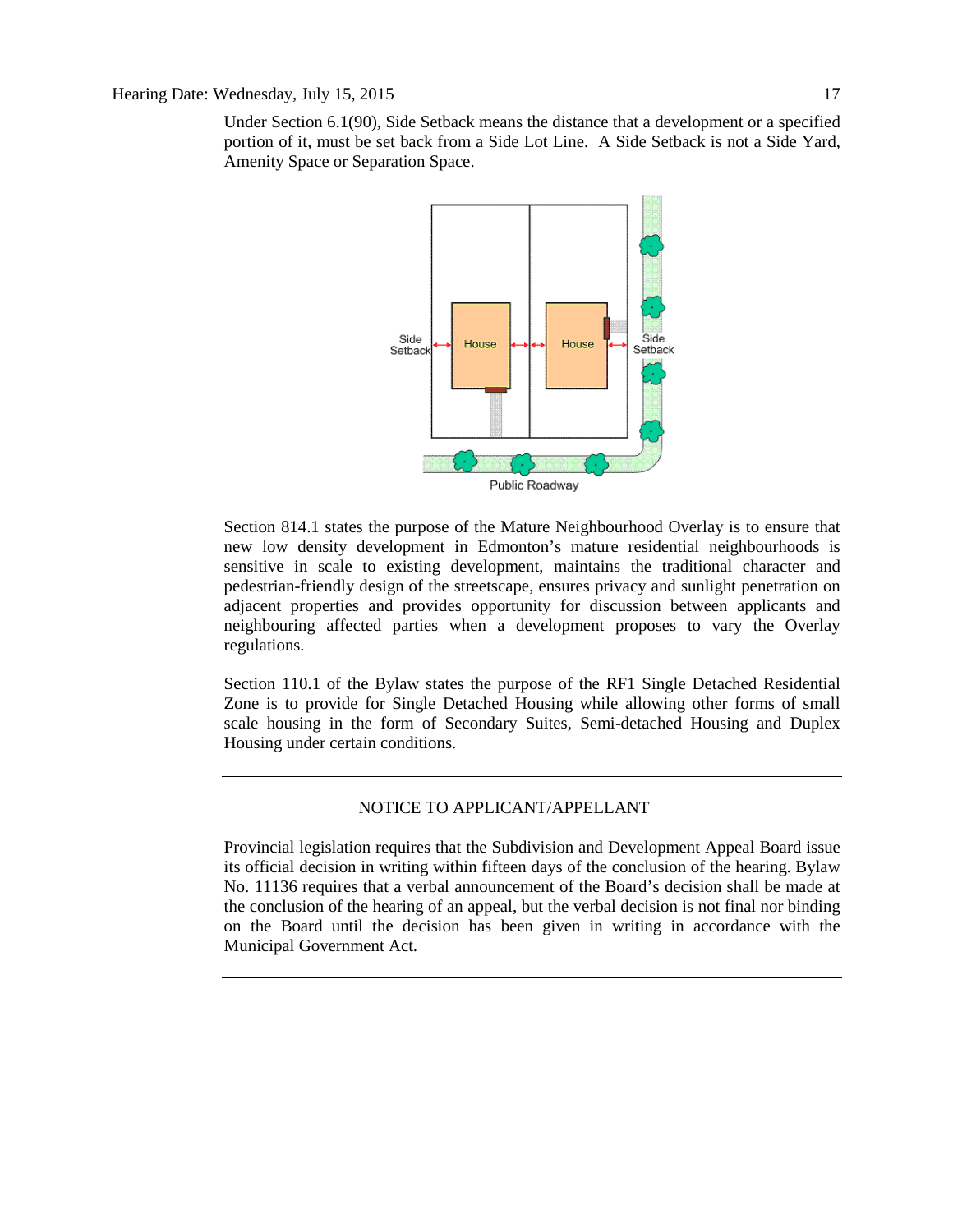